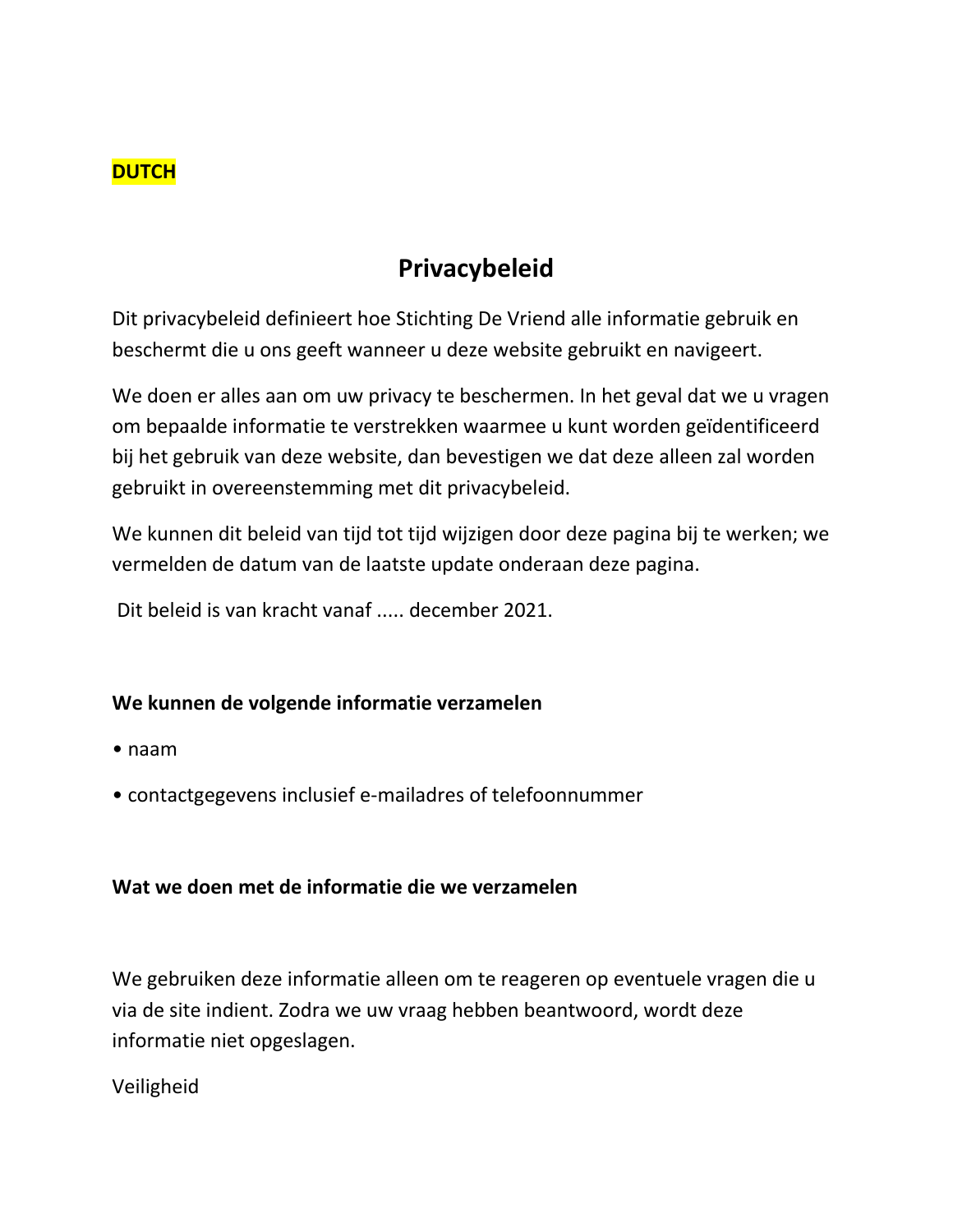We doen er alles aan om ervoor te zorgen dat uw informatie wordt beveiligd om ongeoorloofde toegang of openbaarmaking te voorkomen.

## **Cookies**

We gebruiken alleen functionele cookies met als enig doel de overdracht van communicatie via een elektronisch communicatienetwerk uit te voeren.

De technische opslag of toegang is strikt noodzakelijk voor het legitieme doel om het gebruik van een specifieke dienst mogelijk te maken die uitdrukkelijk door de gebruiker is gevraagd. Als cookies zijn uitgeschakeld, is de gevraagde functionaliteit niet beschikbaar.

We gebruiken geen cookies voor statistiek/analyse of marketing/tracking.

Een cookie geeft ons nooit toegang tot uw computer of enige informatie over u, behalve de gegevens die u met ons wilt delen.

## **Links naar andere websites**

Onze website kan links bevatten naar andere interessante websites. Bijvoorbeeld Facebook, YouTube. Houd er rekening mee dat zodra u deze links gebruikt om onze site te verlaten, wij geen controle hebben over die websites en dat de verantwoordelijke gegevens op een andere manier dan onze website kunnen verzamelen en gebruiken.

Daarom kunnen wij niet verantwoordelijk zijn voor de privacy bescherming van de informatie die u verstrekt tijdens het bezoeken van dergelijke sites en dergelijke sites vallen niet onder deze privacyverklaring. Wees voorzichtig en bekijk de privacyverklaring die van toepassing is op de betreffende website.

(Laatste update op ……2021)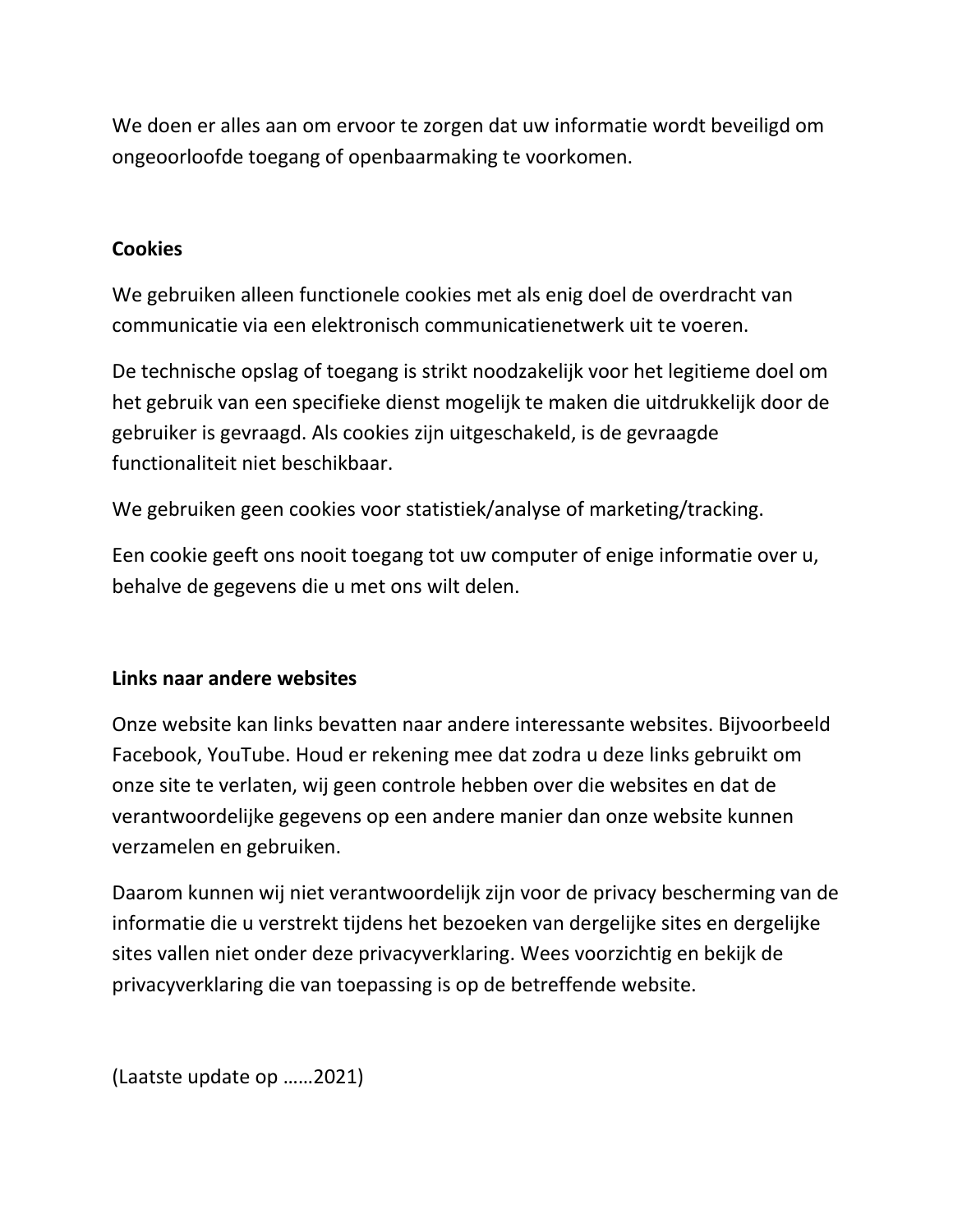# **English**

## **Privacy policy**

This privacy policy defines how Stichting De Vriend uses and protects any information that you give us when you use and navigate this website.

We are committed to protect your privacy. In case you provide certain information by which you can be identified when using this website we confirm that it will only be used in accordance with this Privacy policy.

We may change this policy from time to time by updating this page; we mention the date of the latest update at the bottom of this page.

This policy is effective from ….. December 2021.

### **We may collect the following information**

- name
- contact information including email address or telephone number

### **What we do with the information we gather**

We use this information only in order to respond to any queries which you may submit through the site. Once we have responded to your query, this information is not stored.

### **Security**

We are committed to ensuring that your information is secured in order to prevent un-authorized access or disclosure.

### **Cookies**